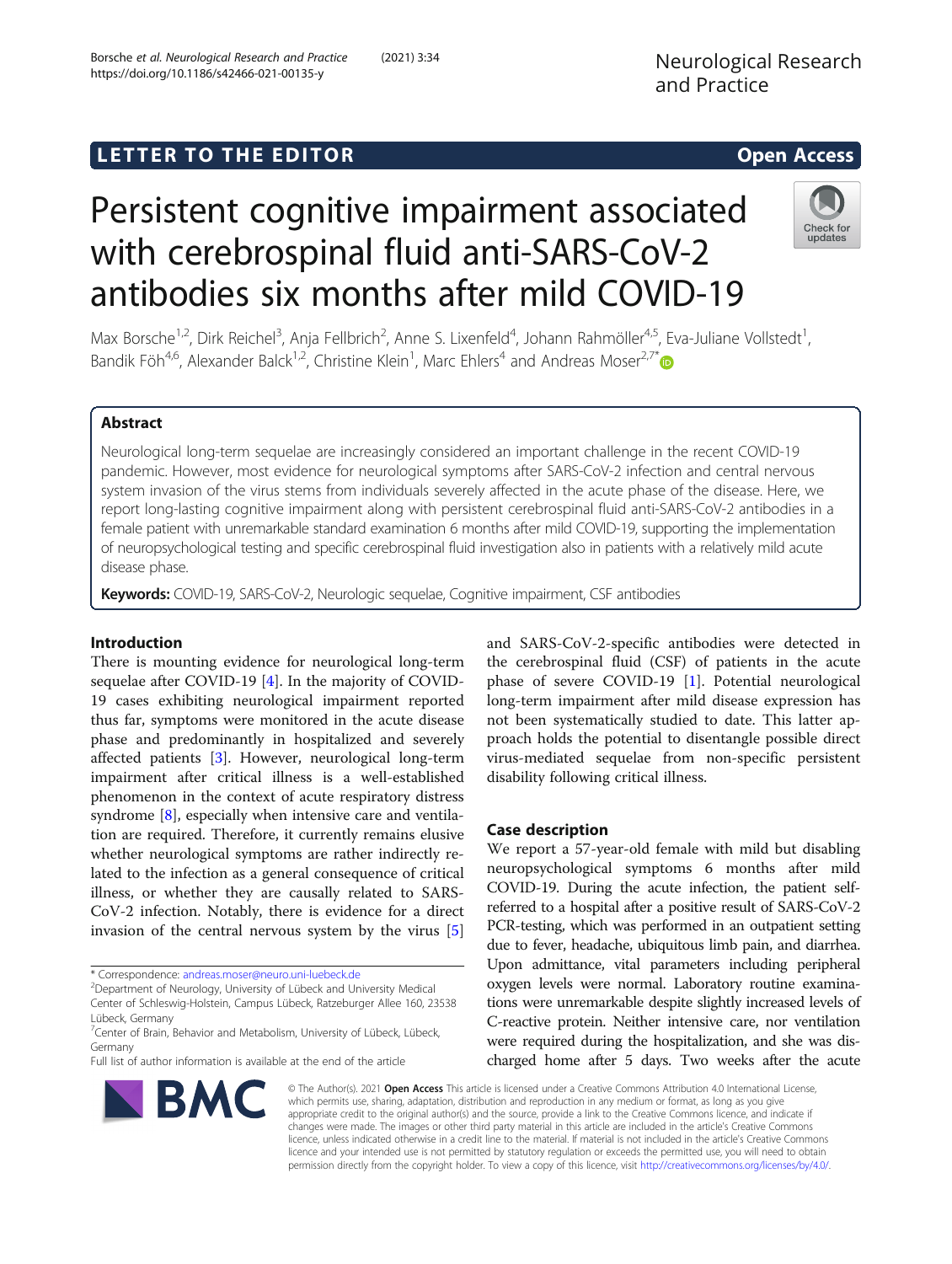illness, she experienced impaired concentration and action planning. As this condition persisted for several months, preventing her from resuming her professional activity as a nurse and limiting herself in the organization of her activities of daily living, she was referred to our university hospital by a local neurologist. A detailed neurological examination did not detect any abnormalities. In particular, no apraxia or aphasia, and no hypokinetic-rigid signs were found. Apart from a depressive episode in the past, her medical history was unremarkable. A brain MRI examination, standardized testing of the olfactory function (Supplement – BSIT), serologic examination for infectious and autoimmune disease, and further laboratory examinations were likewise normal (Supplement - Laboratory analysis). Workup for both synaptic and paraneoplastic antineuronal antibodies, investigated in serum, was negative (Supplement – Antineuronal antibodies). CSF routine examination was unremarkable, except for a non-specific elevation of CSF protein levels (Supplement – Standard CSF analysis). However, an in-depth standardized neuropsychological assessment revealed relevant impairment regarding "attention", "alertness" and "working memory", and the patient scored high on distress and fatigue assessments (Supplementary Table 1). Serologic investigations (Supplement – Methods) revealed positive IgG antibody titers against the S1 (4.2) and the nucleocapsid (NCP) protein (1.7) of SARS-CoV-2 (EUROIMMUN, Lübeck, Germany, values < 0.8 are considered negative, 0.8–1.1 borderline, > 1.1 positive). In comparison to healthy control subjects  $(n = 2)$ , we detected elevated levels of SARS-CoV-2- specific IgG S1 antibodies and a trend towards elevated IgG nucleocapsid antibodies in the CSF (Table 1; Supplement – Methods). Furthermore, as neurotransmitter alterations have been reported in individuals with mild cognitive impairment [[6](#page-2-0)] and animal models of coronavirus infection [\[2\]](#page-2-0), we investigated levels

Table 1 CSF SARS-CoV-2-specific IgG antibodies against the spike (S1) and the nucleocapsid (NCP) protein and neurotransmitter levels in the index patient compared to control subjects

|                                                                       |       | Index patient Control subjects | P value |
|-----------------------------------------------------------------------|-------|--------------------------------|---------|
| CSE SARS-CoV-2 antibodies                                             |       |                                |         |
| $IqG$ anti-S1, 1:2                                                    | 0.450 | $0.044 +/- 0.009 (n = 2)$      | 0.017   |
| $IqG$ anti-S1, 1:5                                                    | 0.190 | $0.039 +/- 0.009 (n = 2)$      | 0.048   |
| lgG anti-NCP, 1:2                                                     | 0.150 | $0.036 +/- 0.015 (n = 2)$      | 0.102   |
| lgG anti-NCP, 1:5                                                     | 0.073 | $0.024 +/- 0.007 (n = 2)$      | 0.114   |
| CSF neurotransmitter levels                                           |       |                                |         |
| Glutamate (µM)                                                        | 3.70  | $4.53 + (-0.82) (n = 3)$       | በ 546   |
| GABA (µM)                                                             | 0.30  | $0.32 +/- 0.02 (n = 3)$        | 0.434   |
| Glutamine (µM)                                                        | 604   | $634 +/- 82 (n = 3)$           | 0.820   |
| Mean +/- standard deviation is shown. Differences were assessed using |       |                                |         |

student's t-test.  $p < 0.05$  was considered significant GABA Gamma-aminobutyric acid

of gamma-aminobutyric acid (GABA), glutamate, and glutamine in the CSF (Supplement – Methods), but did not observe any significant differences between the index patient and controls subjects  $(n = 3)$  (Table 1).

#### **Discussion**

In conclusion, we demonstrate long-lasting neuropsychologic sequelae along with persistent SARS-CoV-2 specific CSF antibodies several months after a relatively mild acute disease course and encourage the investigation of CSF SARS-CoV-2-specific antibodies and neuropsychological testing to detect possible 'Long COVID'. Given the mounting evidence for neurological sequelae including cognitive impairment after acute SARS-CoV-2 infection [\[7](#page-2-0)], the increasing number of individuals seeking help from neurologists must be expected to become a significant challenge during and after the pandemic. Of note, such complaints were more frequent in, but not limited to severe cases [[9](#page-2-0)], pointing to a relevant role of mild acute SARS-CoV-2 infections in neurological 'Long COVID'. Our case highlights that investigations beyond routine clinical and laboratory assessment are necessary to identify subtle but clinically relevant sequelae of COVID-19 and that the study of large cohorts for the presence of long-term mild impairment and associated immunological changes is warranted in a longitudinal case-control design.

#### Supplementary Information

The online version contains supplementary material available at [https://doi.](https://doi.org/10.1186/s42466-021-00135-y) [org/10.1186/s42466-021-00135-y](https://doi.org/10.1186/s42466-021-00135-y).

Additional file 1.

#### Acknowledgements

The authors thank Ute Petersson-Larsson for excellent assistance performing neurotransmitter analysis.

#### Authors' contributions

MB, ME, and AM conceptualized the study. MB, DR, EJV, ASL, JR, AB, BF, ME and AM contributed to the organization of the study, data collection and data analysis. MB drafted the first version of the manuscript. AB, BF, CK, ME, and AM critically revised the manuscript. All authors read and approved the final version of the manuscript.

### Funding

No specific funding was obtained for the present study.

#### Availability of data and materials

All data generated or analysed during this study are included in this published article and its supplementary information files.

#### **Declarations**

#### Consent for publication

Written informed consent for this study was obtained from the index patient and the control subjects and the ethics committee of the University of Lübeck approved the study.

#### Competing interests

The authors declare that they have no competing interests.